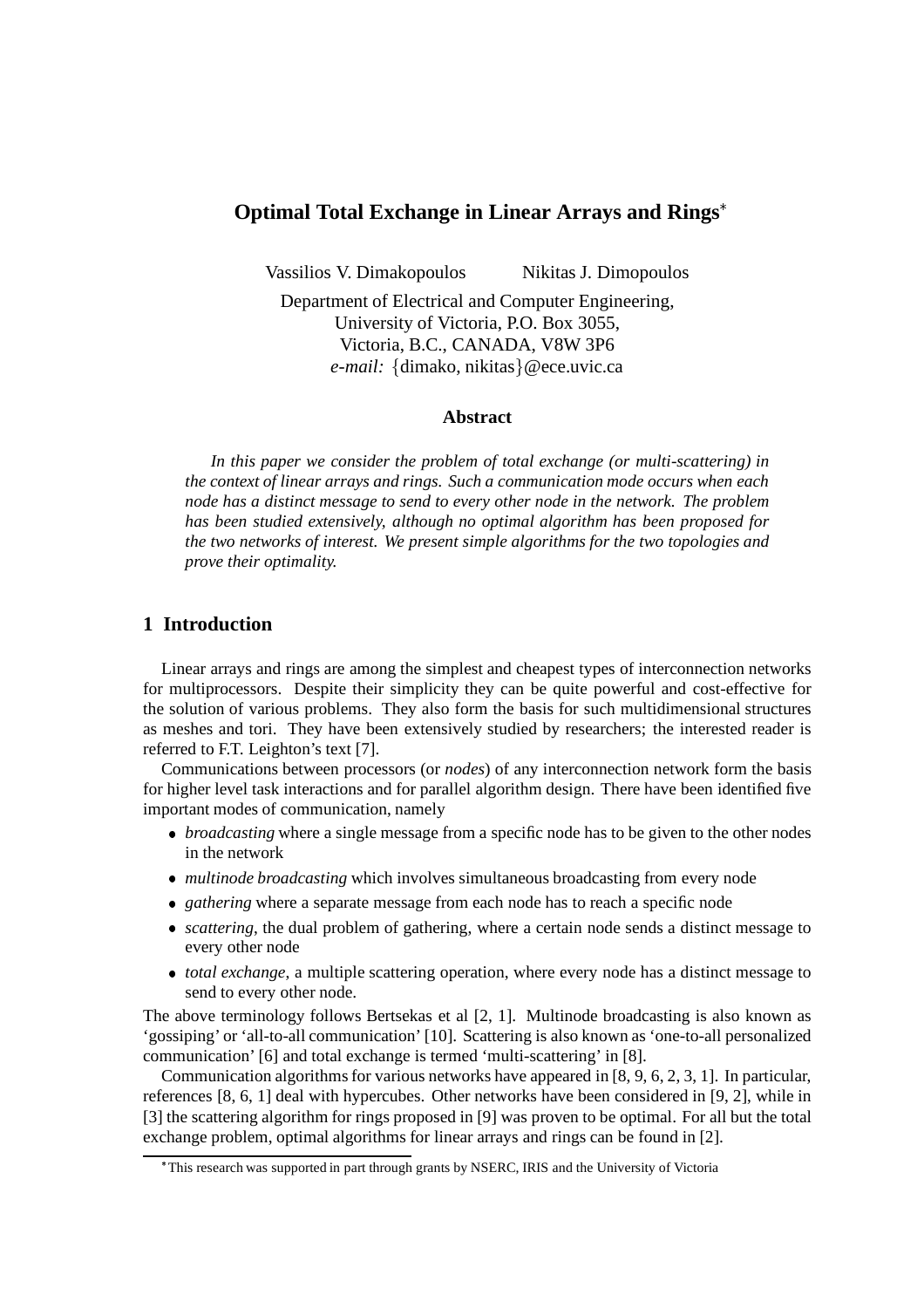

**Figure 1: Linear array and ring**

Efficient communication is essential for a variety of parallel algorithms. Its impact in basic and numerical linear algebra algorithms has been realized in [4, 5, 2]. In particular, total exchange is, among other things, associated with matrix transposition. Consider for example  $n$  nodes where each node *i* stores the *i*th row of an  $n \times n$  matrix. In transposing the matrix, the *i*th node has to receive one element of the matrix from every other node in order to form the *i*th column. We recognize this as the total exchange problem.

This work presents optimal total exchange algorithms for linear arrays and rings and is organized as follows: section 2 introduces the basic assumptions and the lower bounds for the time complexity of total exchange algorithms in the two networks; section 3 gives the algorithm for linear arrays and the proof of its optimality; section 4 deals with rings and includes optimal algorithms for the case of an odd or an even number of nodes.

# **2 Model and lower bound**

A linear array and a ring with  $n$  nodes each are shown in Fig. 1. In the linear array nodes are labeled 1 to  $n$  from left to right and node  $i$  is connected through a *bidirectional* link with node  $i + 1, 1 \le i \le n - 1$ . In the ring, nodes are labeled 0 to  $n - 1$  in a clockwise fashion and node i is adjacent to nodes  $i \pm 1 \mod n$ ,  $0 \le i \le n - 1$ .

The networks are assumed to be store-and-forward switched so that there is a packet (or message) queue associated with each node. For our purposes the terms packet and message are considered equivalent in that each message consists of a single packet. Following the model of Bertsekas et al [1] we take as a unit of time (or *step*) the time required to transmit a message over an incident link. The multi-port availability assumption is also made whereby every node can utilize all its input and output links simultaneously; each node can receive messages from all its neighbors and send messages to them in a single time unit. The assumption is not crucial; the algorithms can be easily transformed for the case of half-duplex links with a slowdown factor of two.

In the total exchange problem node  $i$  has  $n-1$  distinct messages to send, one for each of the other nodes in the network. The lower bound for the time complexity of total exchange algorithms can be obtained as follows. Consider the linear array and form a bisection, keeping the first  $\lfloor n/2 \rfloor$ nodes in the first half and the rest in the other half. Any total exchange algorithm has to pass the messages from the first half to the second half. There are in total  $\lfloor n/2 \rfloor (n - \lfloor n/2 \rfloor)$  such messages and there is only one link that separates the two halves, namely the link from node  $\lfloor n/2 \rfloor$  to node  $\lfloor n/2 \rfloor + 1$ . At least  $\lfloor n/2 \rfloor (n - \lfloor n/2 \rfloor)$  steps are hence needed to complete this movement, so that

$$
T_{LA}(\text{ total exchange}) \ge T_{opt(LA)} = \left[\frac{n^2 - 1}{4}\right].\tag{1}
$$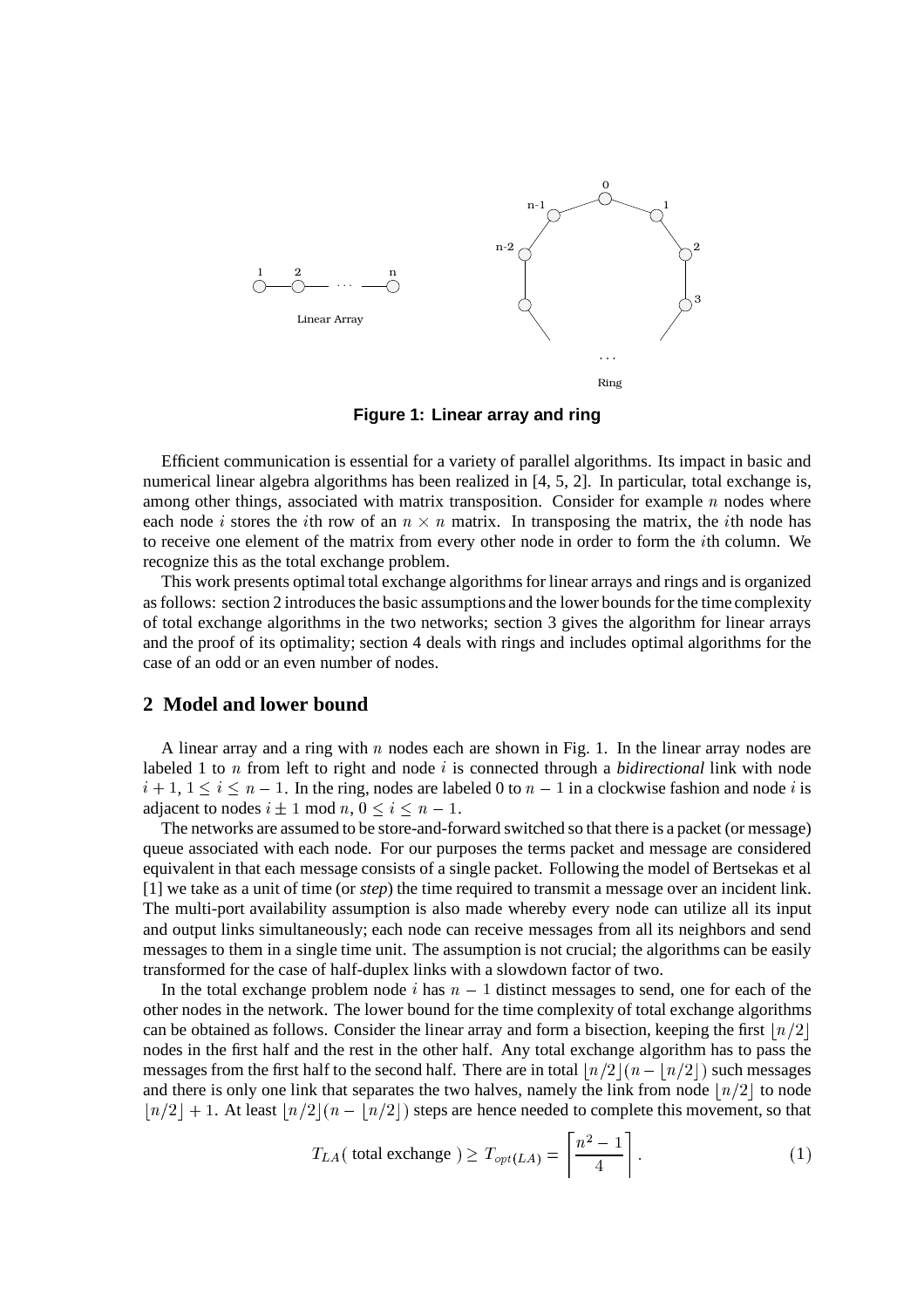The same reasoning applied to an  $n$ -node ring gives

$$
T_R(\text{ total exchange}) \ge T_{opt(R)} = \left[\frac{n^2 - 1}{8}\right].\tag{2}
$$

For linear arrays, a simple total exchange algorithm was suggested in [2] consisting of  $n$ consecutive scatterings. An optimal scattering from node *i* can be completed in max $\{i-1, n-i\}$ steps [2]. After some algebra we can see that the time needed for this total exchange scheme is  $3T_{opt} - |n/2|$  which is about three times slower than the optimum. For rings, rotation of the messages was suggested in [9], dropping one message at each stop. We show that this algorithm is optimal only for odd  $n$  while a modification is required to achieve the optimum for even  $n$ .

# **3 Total exchange in linear arrays**

We first observe that messages that travel towards the right end of the array do not interfere with messages traveling towards its left end since they use links of opposite direction. Contention occurs only between messages traveling in the same direction. Consequently the problem can be thought as two subproblems, each involving message transmissions in one direction, and they can be solved simultaneously. Thus, without loss of generality, we can concentrate only on the rightward messages.

Initially, node  $i, 1 \le i \le n-1$ , has  $n-i$  messages to send to its right. In addition, there are  $i-1$ messages in total meant for node *i*, residing at nodes  $1, 2, \ldots, i - 1$ . When a message is received by its destination, it gets consumed immediately, i.e. it does not join the node's queue.

The algorithm we propose is quite simple:

do in parallel for all nodes  $i = 1, 2, \dots, n - 1$ , all the time: *if node has any messages in its queue, it selects the message that has to travel the largest distance and sends it to its right. Ties are broken arbitrarily.*

That is, we follow a *furthest-first* type of scheduling. The way ties are broken is clearly immaterial for the simple reason that the time the last message, out of the tied messages, leaves node  $i$  is independent of the identity of messages; it depends only on the number of tied messages. Notice also that there is no synchronization required among nodes, although for our purposes we will assume that all nodes start at the same time and are synchronized by a common clock. An example for the case of  $n = 6$  nodes is given in Fig. 2.

For illustration purposes, we view the evolution of the algorithm as a sequence of logical phases. Phase *i* starts at the time node  $i - 1$  gets emptied, i.e. has no more messages to send. Our basic argument is that by the time node  $i$  gets emptied, i.e. by the end of phase  $i$ , all messages addressed to node  $n - i + 1$  have reached their destination. By the end of every phase the leftmost and the rightmost of the active nodes become idle, reducing the number of active nodes by two.

As mentioned above, in the case of ties (two or more messages in the same node have to travel the same distance) all tie-breaking protocols yield the same running time. We can thus concentrate in a specific protocol without loss of generality. This protocol breaks the ties in favor of the message that has *already* traveled the furthest distance, or in other words, in favor of the source with the smallest address.

Let  $m_k(i)$  stand for the message of node k destined for node i. The message has to go through all nodes  $j, 1 \leq k \leq j \leq i-1$ , before it reaches node i. Let  $t^{(j)}(m_k(i))$  be the time  $m_k(i)$  leaves node j. Then  $t^{(j-1)}(m_k(i))$  is the time  $m_k(i)$  arrives at node j.

For the special case of messages destined to node *n* observe that  $m_j(n)$  leaves node *j* at time 1, for all  $j \leq n-1$  and it moves towards n without any delays. Specifically, message  $m_1(n)$  is the last message to reach node *n* and  $t^{(j)}(m_1(n)) = j$ . We have the following lemma.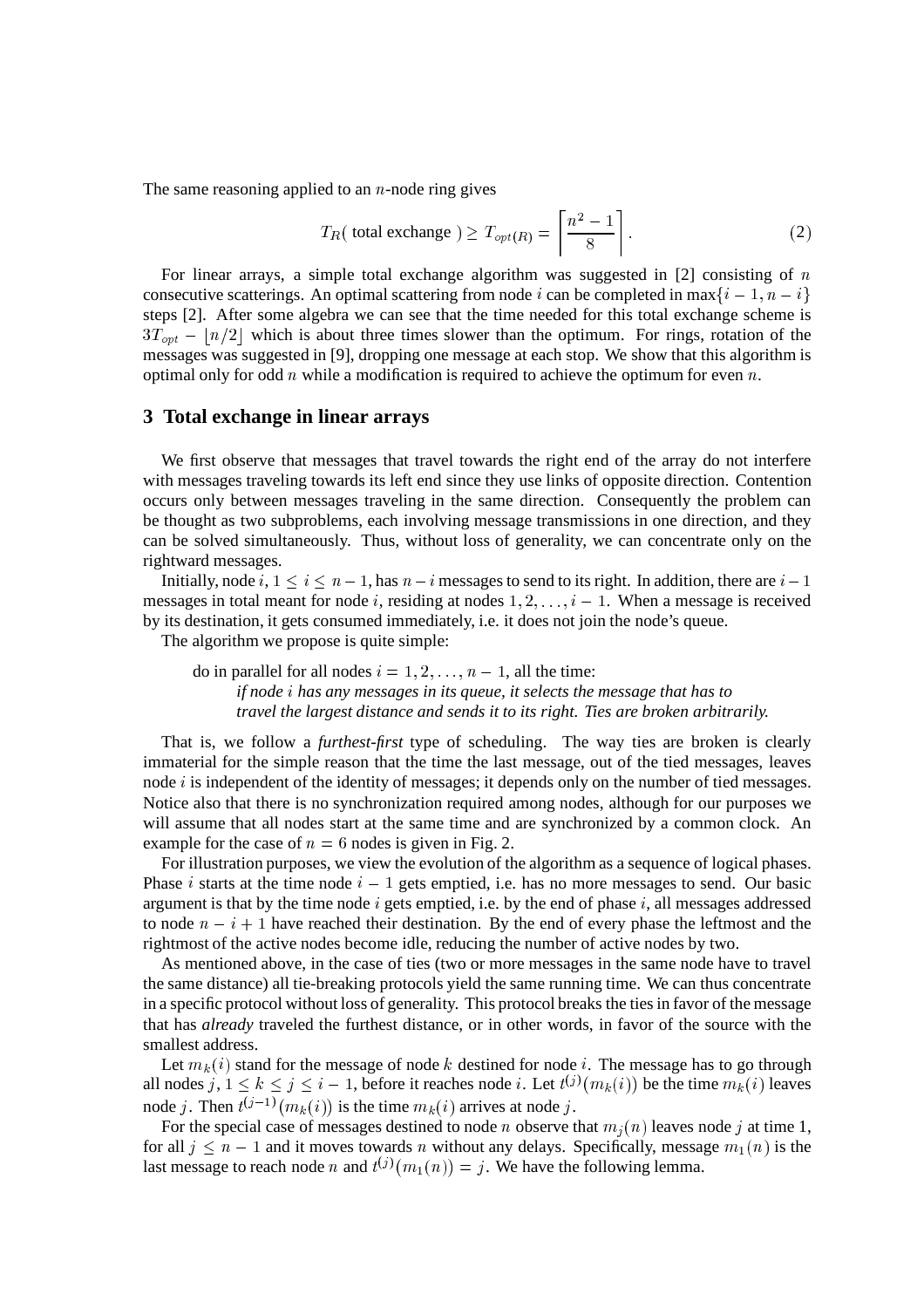

**Figure 2: A 6-node linear array example (only the destinations of messages shown)**

**Lemma 1** If  $1 \leq j \leq i \leq n-1$ , then

$$
t^{(j)}(m_1(i)) = \begin{cases} t^{(j)}(m_j(i+1)) + 1, & i < n-1 \\ j+1, & i = n-1 \end{cases}
$$
 (3)

$$
t^{(j)}(m_{k+1}(i)) = t^{(j)}(m_k(i)) + 1, \ 1 \le k \le j - 1 \tag{4}
$$

**Proof.** We prove the lemma using double induction on  $i$  and  $j$ .

Consider first the case of  $i = n - 1$ . Messages destined for node *n* are not delayed anywhere, so that  $m_1(n)$  leaves node j at time j. Message  $m_1(n-1)$  follows behind  $m_1(n)$  and because of our scheduling discipline, it is not delayed anywhere, as well. Hence it leaves node j at time  $j + 1$ , proving thus (3). Also, up to that time, no message  $m_i(x)$  has left node j except for  $x = n$ . We prove (4) by induction on j. Clearly,  $m_2(n-1)$  leaves node 2 immediately after  $m_1(n-1)$ . If (4) also holds for  $j = 2, 3, \ldots, J - 1$ , then

$$
t^{(J-1)}(m_{k+1}(n-1)) = t^{(J-1)}(m_k(n-1)) + 1.
$$

Consequently, messages from nodes 1, 2,  $\dots$ ,  $J-1$  arrive at node J one after the other starting at time  $J + 1$ , and since  $m_J(n - 1)$  has not left yet (as of time  $J + 1$ ), they will also be scheduled to leave node  $j$  one after the other, proving thus (4).

Now assume that (3) and (4) hold for all  $i = n - 1, n - 2, \ldots, I + 1$ . We will show that they also hold for  $i = I$ , using separate inductions on j.

For  $j = 1, (3)$  trivially holds. If it also holds for all  $j = 1, 2, \ldots, J - 1$ , then

$$
t^{(J-1)}(m_1(I)) = t^{(J-1)}(m_{J-1}(I+1)) + 1,
$$

that is,  $m_1(I)$  arrives at node J right after  $m_{J-1}(I+1)$ . But from induction hypothesis for  $i = I+1$ , message  $m_J(I + 1)$  has not left node J yet since from (4) is has to leave after  $m_{J-1}(I + 1)$ . Thus  $m_1(I)$  must be scheduled to leave immediately after  $m_J(I + 1)$ , concluding the induction on j.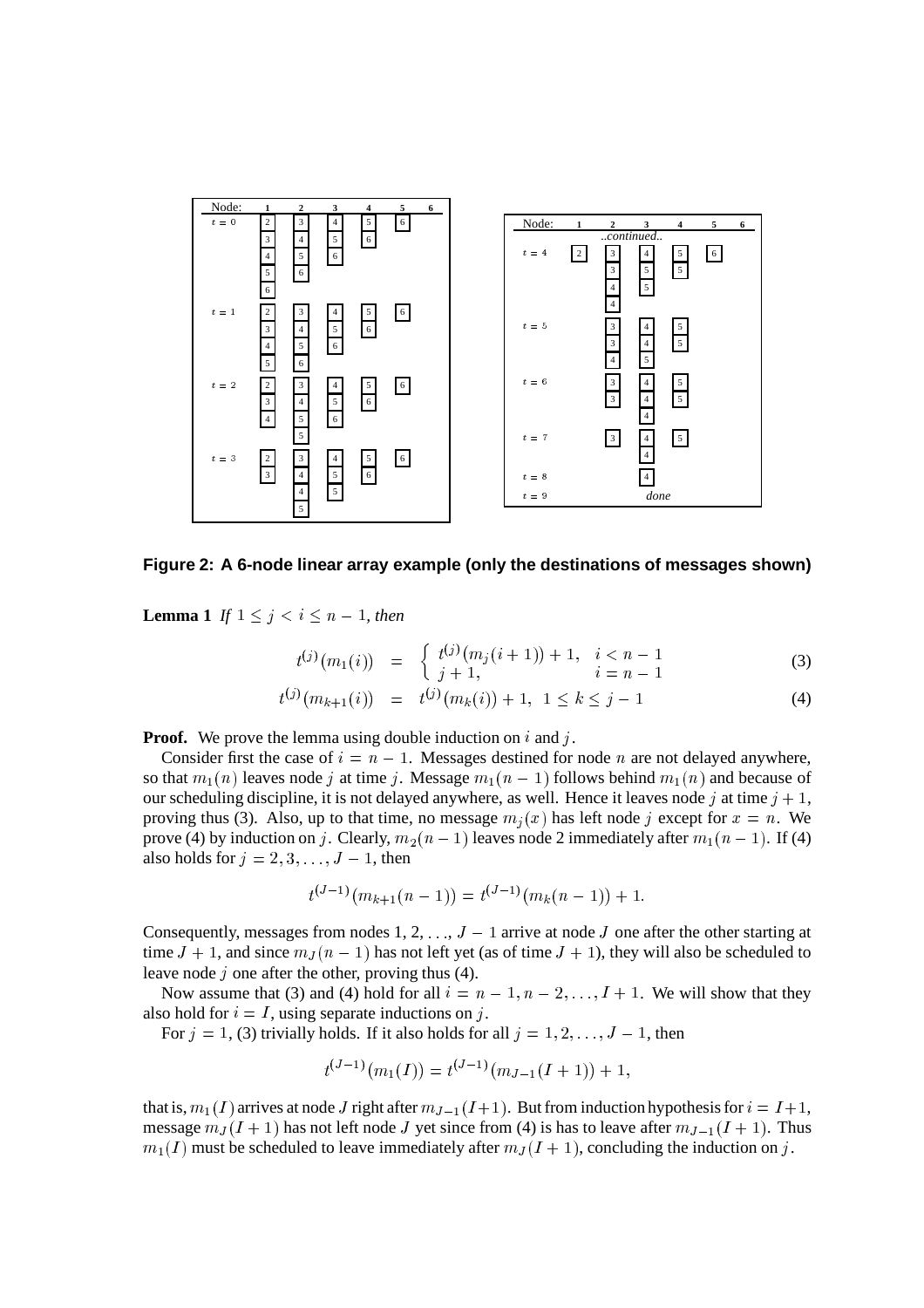Finally, a similar induction on j can be used to prove (4) for  $i = I$ . For, since  $m_2(I + 1)$  leaves node 2 one time unit after  $m_1(I + 1)$ , message  $m_1(I)$  has arrived on time at node 2, proving (4) for  $j = 2$ . Assuming that the equation holds for  $j = 1, 2, ..., J - 1$ , we get

$$
t^{(J-1)}(m_{k+1}(I)) = t^{(J-1)}(m_k(I)) + 1.
$$

Thus  $m_{k+1}(I)$  leaves node  $J-1$  right after  $m_k(I)$ , i.e. it arrives at node J just after  $m_k(I)$  does. Because of our scheduling discipline, it will leave node *J* immediately after  $m_k(I)$ .

Equations (3) and (4) state that there is no idle time between message dispatches from node  $j$ , for all  $j < i$ . In particular, (4) guarantees that all messages destined for node *i* have arrived at node  $j$  at appropriate times, to be scheduled one after the other. The last message, hence, to leave  $j$  is message  $m_j(i)$  which leaves  $j-1$  time units after  $m_1(i)$ . Equation (3) serializes the phases; only after all messages for node  $i + 1$  have left node j, will messages for node i start departing from j.

Using (3) and (4) repeatedly one can find the exact expression for  $t^{(j)}(m_k(i))$  for any i, j, k,  $1 \le k \le j < i \le n-1$ :

$$
t^{(j)}(m_k(i)) = jn - ji + k.
$$
 (5)

**Lemma 2** *Phase*  $j \leq n/2$  ends at time  $T_j = jn - j^2$  at which time node j sends its last message and node  $n - j + 1$  receives its last message.

**Proof.** Phase j ends when node j gets emptied. This occurs at time  $T_i = t^{(j)}(m_i(j+1))$  since from lemma 1,  $m_j(j + 1)$  is the last message to leave node j. Equation (5) gives

$$
T_j = t^{(j)}(m_j(j+1)) = jn - j^2.
$$

On the other hand, node  $n - j + 1 \leq n - 1$  receives its last message at  $t^{(n-j)}(m_n)$  $m_{n-j}(n-j+1)$ ). Working exactly as above, we get

$$
t^{(n-j)}(m_{n-j}(n-j+1)) = jn - j^{2} = T_{j}.
$$

The lemma also holds for the case of node *n* since it receives its last message  $(m_1(n))$  at time  $n-1$ , at the end of phase 1.

### **Theorem 1** *The algorithm terminates at time*  $T_{\text{opt}(LA)}$ .

**Proof.** After each phase the number of active nodes is reduced by two as lemma 2 shows. The algorithm terminates at time T, after phase  $n/2$  or phase  $(n-1)/2$  depending on whether n is even or odd. Using lemma 2, in the first case  $T = T_{n/2} = n^2/4$  and in the second  $T = T_{(n-1)/2} =$  $(n^2-1)/4$  or, for any  $n, T = [(n^2-1)/4] = T_{\text{opt}(LA)}$ .

## **4 Total exchange in rings**

In the case of rings it is beneficial, in terms of speed, to send each message to its destination through the shortest of the two paths available. As in the case of linear arrays we only concentrate in one direction, specifically, clockwise as counterclockwise messages do not interfere; except now every node has at most  $\lfloor n/2 \rfloor$  messages to send. Because of some irregularities, the cases of odd  $n$ and even  $n$  are discussed separately. For our purposes, we use the following notation:

- If x and y are integers, then  $x \oplus y \stackrel{\text{def}}{=} x + y \mod n$  and  $x \ominus y \stackrel{\text{def}}{=} x y \mod n$ .
- If  $m_i(i)$  is the message of node j destined for node i, then  $m_i(i) \oplus x \stackrel{\text{def}}{=} m_{i \oplus x}(i \oplus x)$  $_{j\oplus x}(i\oplus x).$
- If Q is a set of messages, then  $Q \oplus x \stackrel{\text{def}}{=} \{m \oplus x \mid m \in Q\}.$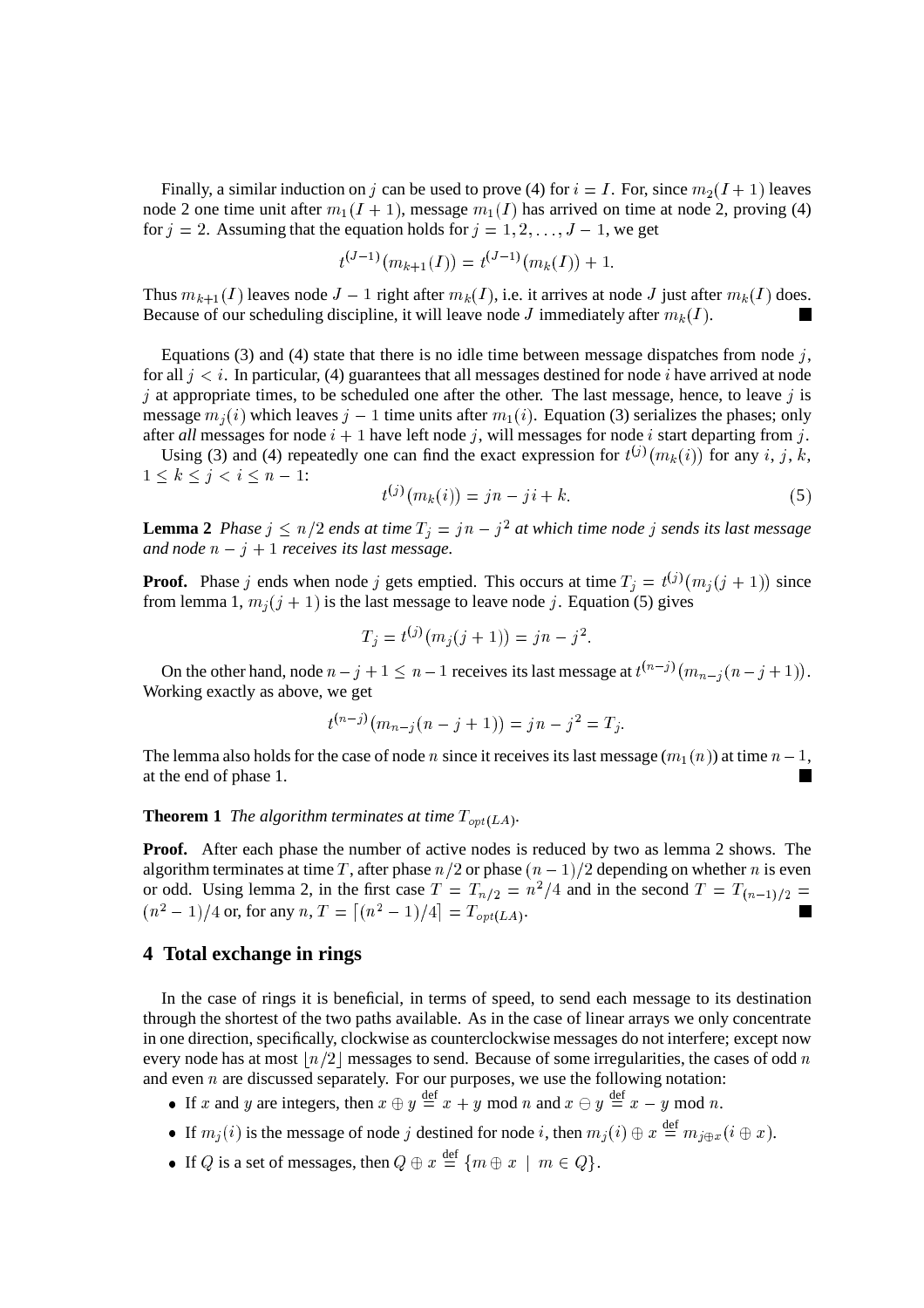#### **4.1 Odd number of nodes**

In the case of odd  $n$  we show that any "reasonable" algorithm for the total exchange problem is optimal. First, notice that every node has  $(n - 1)/2$  messages to send both clockwise and counterclockwise. Concentrating on the clockwise direction, node *i* has messages for nodes  $i \oplus 1$ ,  $i \oplus 2, \ldots, i \oplus (n-1)/2$ . Consequently, the messages of node i have to travel a total distance of

$$
D_i = \sum_{j=1}^{(n-1)/2} j = \frac{n^2 - 1}{8}.
$$

For the whole ring the total distance is

$$
D = \sum_{i=0}^{n-1} D_i = \frac{n(n^2 - 1)}{8}.
$$

To achieve the lower bound of (2), which in the case of odd *n* is exactly  $(n^2 - 1)/8$ , we need a decrease of  $D/T_{\text{opt}(R)} = n$  in total distance D at *every* step of the algorithm. Since a message transferred to the next node decreases  $D$  by 1, we see that a decrease of  $n$  in  $D$  is possible if and only if all nodes are busy, all the time. Any algorithm achieving this is thus optimal.

Let  $Q_i(t)$  be the message queue of node i at time  $t \geq 0$ . Assume that the *same* algorithm f runs at every node, which given  $Q_i(t)$  decides that the next message to leave node i is message  $f(Q_i(t)).$ 

**Definition 1** An algorithm f is *node-invariant* if for non-empty message queue it always schedules some message to leave next, and  $f(Q_0(t) \oplus i) = f(Q_0(t)) \oplus i$ .

**Lemma 3** Any node-invariant algorithm guarantees that, for all  $t \geq 0$ ,  $Q_i(t) = Q_0(t) \oplus i$ .

**Proof.** Notice that initially we have  $Q_i(0) = Q_0(0) \oplus i$ . If we assume as an induction hypothesis that  $Q_i(t) = Q_0(t) \oplus i$  then we get

$$
Q_i(t+1) = Q_i(t) \cup \{f(Q_{i \ominus 1}(t))\} \setminus \{f(Q_i(t))\},\
$$

where  $\setminus$  is the set-theoretic difference. The above can be written as

$$
Q_i(t+1) = Q_0(t) \oplus i \cup \{ f(Q_0(t)) \oplus i \ominus 1 \} \setminus \{ f(Q_0(t) \oplus i) \}
$$
  
= 
$$
\{ Q_0(t) \cup \{ f(Q_{0 \ominus 1}(t)) \} \setminus \{ f(Q_0(t)) \} \} \oplus i
$$
  
= 
$$
Q_0(i+1) \oplus i,
$$

proving the lemma.

#### **Theorem 2** *Any node-invariant algorithm is an optimal total exchange algorithm for odd rings.*

**Proof.** Consider the first time that some node was observed to be idle, i.e. its queue was empty, under some node-invariant algorithm. Because the algorithm is node-invariant, lemma 3 applies to show that all nodes have the same queue size, i.e. they are all empty. Consequently all nodes become idle at the same time; based on our earlier discussion, the algorithm is optimal.

Most reasonable algorithms are node-invariant, e.g. the simple furthest-first and closest-first types of scheduling with any consistent (across the ring) tie-breaking protocol. The same holds for the *message-shift* algorithm where at every node messages join and leave the queue in a FIFO manner. In effect this algorithm rotates the messages around the ring as was initially proposed in [9]. An example is shown in Fig. 3(a). It should also be noted that the FIFO nature of message-shift allows for the most effective implementation; in contrast with the furthest- or closest-first disciplines, the nodes do not have to sort their message queues every time they receive a new message.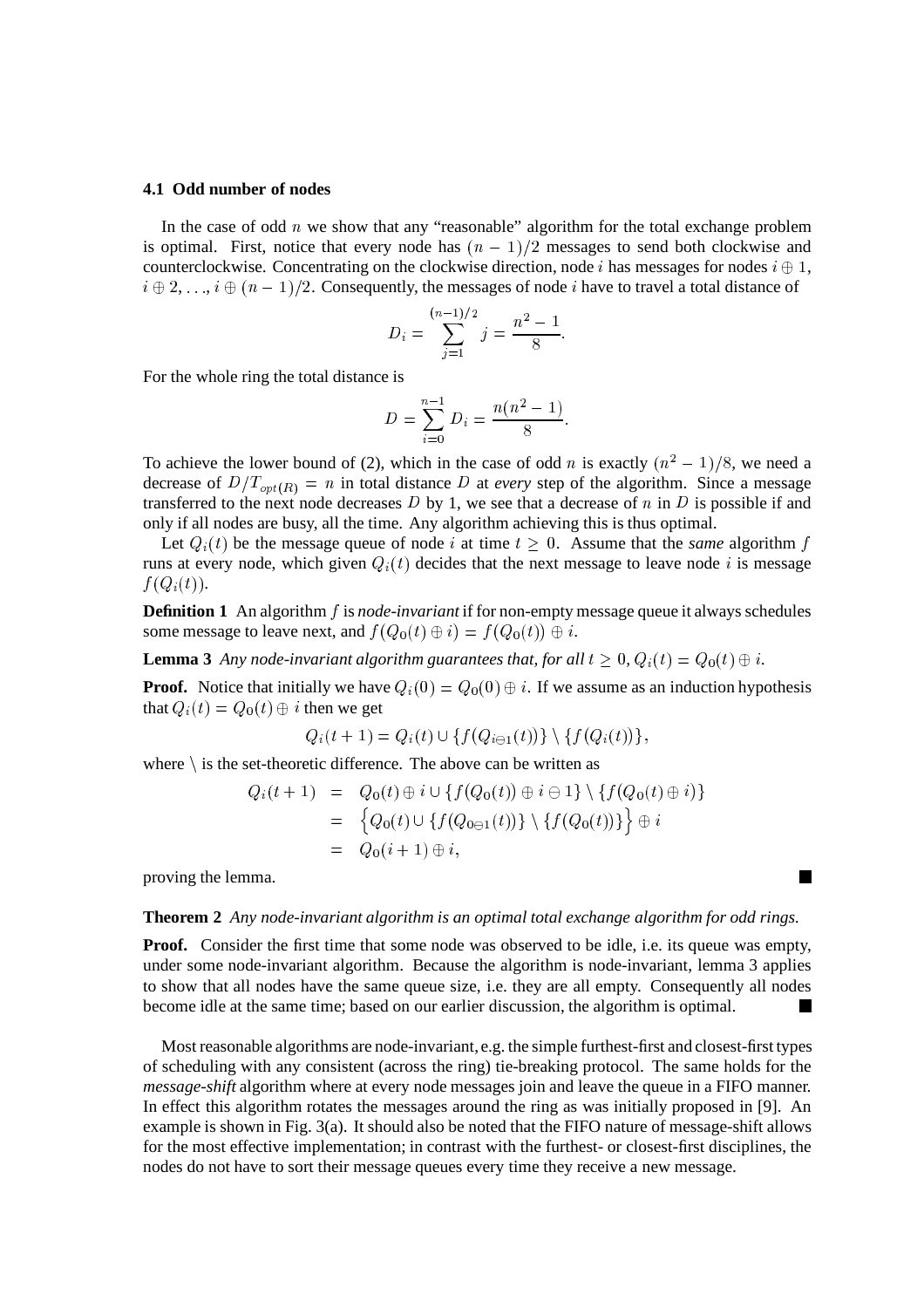

**Figure 3: Examples in a 7-node ring (a) and a 6-node ring (b)**

#### **4.2 Even number of nodes**

The peculiarity of this case arises from the imbalance between clockwise and counterclockwise messages. Specifically, the furthest node from node i is node  $i \oplus n/2$ , so that if  $m_i(i \oplus n/2)$ is scheduled for the clockwise direction, then in the counterclockwise direction there is one less message to be sent. If all nodes send  $n/2$  messages in the clockwise direction, then it can be shown that any node-invariant algorithm is suboptimal by an additive factor of  $O(n)$ . It is thus necessary to have some of the nodes send  $n/2 - 1$  messages clockwise.

We show next that a slightly modified message-shift algorithm is optimal if for all even  $i$ ,  $0 \le i \le n-2$ , node *i* sends  $n/2$  messages and node  $i \oplus 1$  sends  $n/2 - 1$  messages clockwise. The modification requires that in the first steps, where all messages  $m_i(j)$  leave node i, the queue of node  $i$  is organized in a furthest-first order. After that we proceed in the normal FIFO manner. That is, if messages leave the queue from the right end and join the queue at the left end, then

$$
Q_i(0) = \{m_i(i \oplus 1), m_i(i \oplus 2), \ldots, m_i(i \oplus n/2)\}.
$$

For node  $i \oplus 1$  the analogous ordering should be had. An example is shown in Fig. 3(b).

Concentrate on nodes i and  $i \oplus 1$ , where i is even. Initially,

$$
Q_i(0) = \{m_i(i \oplus k) \mid k = 1, 2, \ldots, n/2\}
$$
  
\n
$$
Q_{i \oplus 1}(0) = \{m_{i \oplus 1}(i \oplus 1 \oplus k) \mid k = 1, 2, \ldots, n/2 - 1\}.
$$

A simple induction shows that if at time  $t$ 

$$
Q_i(t) = \{m_{i\ominus 2j}(i\ominus 2j\oplus k) \mid k=2j+1,\ldots,n/2\}
$$
  
\n
$$
Q_{i\oplus 1}(t) = \{m_{i\ominus (2j-1)}(i\ominus (2j-1)\oplus k) \mid k=2j+1,\ldots,n/2-1\}
$$

then after  $2|Q_{i\oplus 1}(t)|$  steps, i.e. after  $T_j = n - 4j - 2$  steps,

$$
Q_i(t+T_j) = \{m_{i\ominus(2j+2)}(i\ominus(2j+2)\oplus k) \mid k=2j+3,\ldots,n/2\}
$$
  
\n
$$
Q_{i\oplus 1}(t+T_j) = \{m_{i\ominus(2j+1)}(i\ominus(2j+1)\oplus k) \mid k=2j+3,\ldots,n/2-1\}.
$$